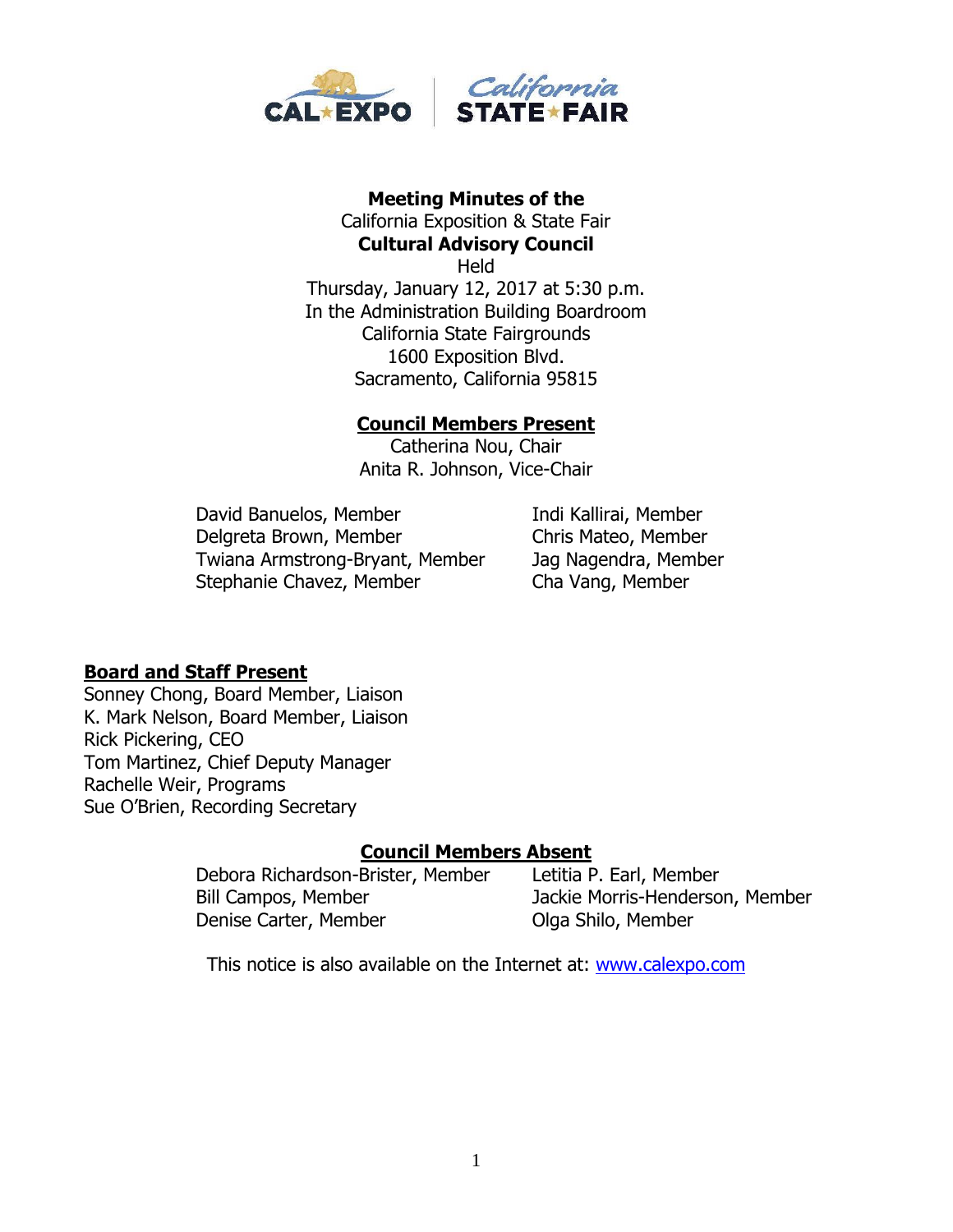#### **MINUTES**

- **1) CALL TO ORDER** The meeting was call to order at 5:33 p.m. by Chair Nou.
- **2) ROLL CALL**  Role was taken.

Council Members Richardson-Brister, Campos, Carter, Earl and Morris-Henderson were not present and asked to be excused.

**Motion:**

It was moved by Council Member Kallirai and seconded by Council Member Johnson to excuse the absences of Council Member Richardson-Brister, Council Member Campos, Councilmember Carter, Councilmember Earl and Councilmember Morris-Henderson. **All in favor, motion carried.**

**3) INTRODUCTION OF GUESTS & STAFF –** Introductions were made around the room of New Councilmembers, Councilmembers and Staff.

#### **4) APPROVAL OF PREVIOUS MEETING MINUTES**

**a)** Approval of Council Meeting Minutes of November 16, 2016

#### **Motion:**

It was moved by Council Member Kallirai and seconded by Council Member Cha to approve Meeting Minutes from November 16, 2016. **All in favor, motion carried.**

### **5) Staff & Member Updates**

**a)** Cal Expo Updates

CEO Pickering announced that the 2017 Fair dates are July14-30, 2017. Two years ago Cal Expo celebrated Dr. Lee and the Sacramento Observer. Last year Cal Expo celebrated the  $100<sup>th</sup>$  Anniversary of the NACP Sacramento chapter. 2017 Cal Expo is exploring showcasing the farm workers. The Concert schedule is being finalized along with scheduling community acts for the Community Stage.

CEO Pickering reported that since the last Council meeting the executive team attended IAFE Convention and Trade show which is attended by over 3,000 fairs and festivals around the world. Last year Cal Expo won first place for having the best outreach and marketing program in the world and for a seconded Cal Expo has won that award again. Cal Expo competed in 47 categories and won an award in 39. Congratulations to all who were involved.

CEO Pickering mentioned that Cal Expo's website is now translated into 7 different foreign languages.

#### **b)** 2017 State Fair Programs Updates

Programs Manager Weir reported that the final draft of the competition handbooks were being reviewed. She explained that it is important to have these completions marketed in everyone's community. She mentioned that the